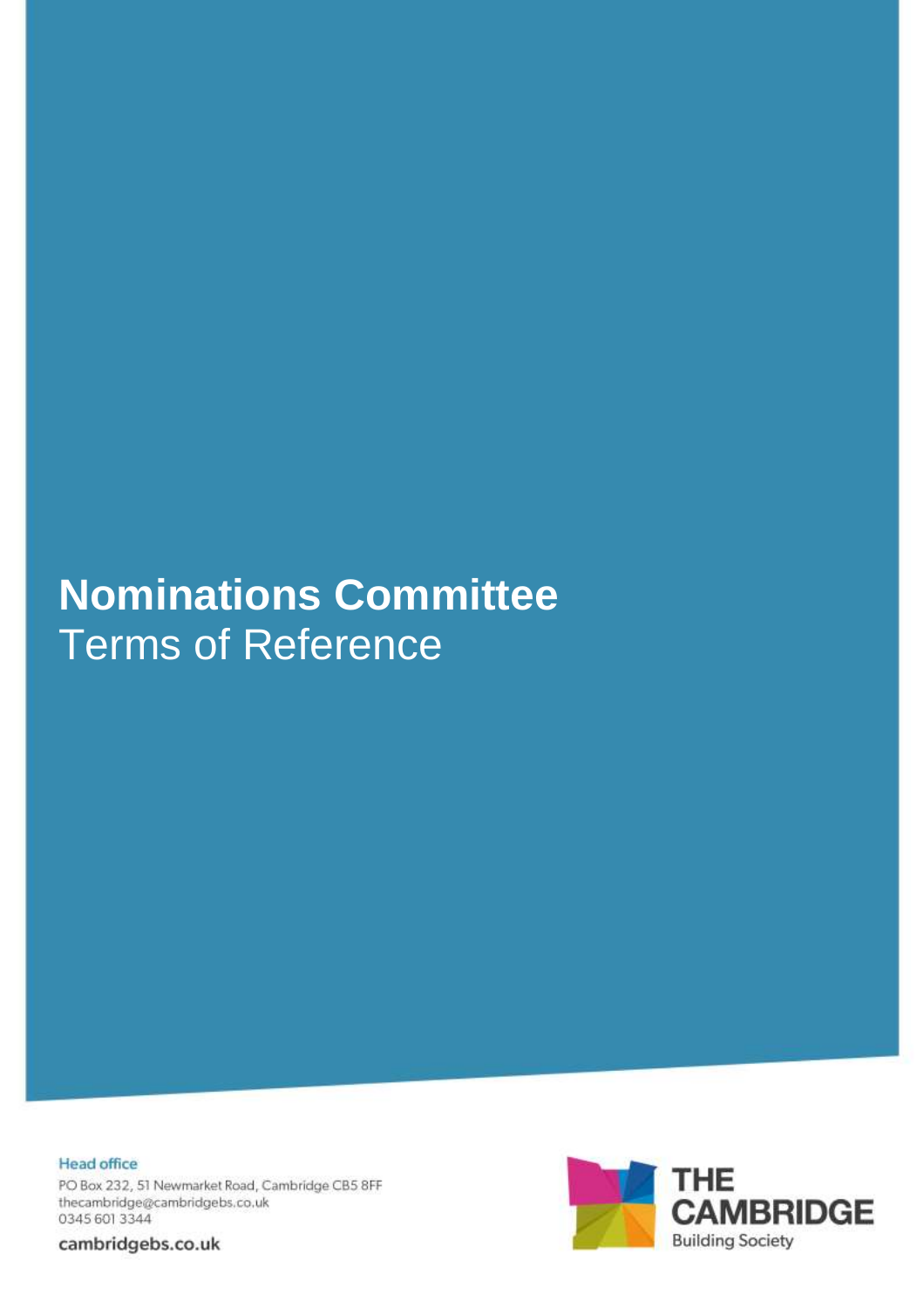# **1. Membership**

- 1.1 The Committee shall comprise at least three Directors. The majority of the members of the Committee shall be independent Non-Executive Directors.
- 1.2 Only members of the Committee have the right to attend Committee meetings. The Company Secretary shall be an attendee. However, other individuals and external advisers may be invited to attend for all or part of any meeting, as and when appropriate.
- 1.3 The Board shall appoint the Committee Chair who should be either the Chairman of the Board or an independent Non-Executive Director. In the absence of the Committee Chair and/or an appointed deputy, the remaining members present shall elect one of themselves to chair the meeting from those who would qualify under these Terms of Reference to be appointed to that position by the Board. The Chairman of the Board shall not chair the Committee when it is dealing with the matter of succession to the Chairmanship.

## **2. Secretary**

The Company Secretary, or their nominee, shall act as the secretary of the Committee.

## **3. Quorum**

The quorum necessary for the transaction of business shall be two both of whom must be independent Non-Executive Directors. A duly convened meeting of the Committee at which a quorum is present shall be competent to exercise all or any of the authorities, powers and discretions vested in or exercisable by the Committee.

## **4. Frequency of meetings**

The Committee shall meet at least twice a year at appropriate times and otherwise as required.

## **5. Notice of meetings**

- 5.1 Meetings of the Committee are set annually by the Company Secretary and agreed by the Chair of the Committee. Additional meetings called under 4.1 shall be set by the secretary of the Committee.
- 5.2 Unless otherwise agreed, notice of each meeting confirming the venue, time and date, together with an agenda of items to be discussed shall be forwarded to each member of the Committee and any other person required to attend, no later than three working days before the date of the meeting. Supporting papers shall be sent to Committee members and to other attendees as appropriate, at the same time.

#### **6. Minutes of meetings**

- 6.1 The Company Secretary, or an appropriate nominee in their absence, shall minute the proceedings and resolutions of all Committee meetings, including the names of those present and in attendance.
- 6.2 Draft minutes of Committee meetings shall be circulated promptly to all members of the Committee. Once approved, a summary of the meeting should be circulated to all other members of the Board at the subsequent Board meeting unless it would be inappropriate to do so.

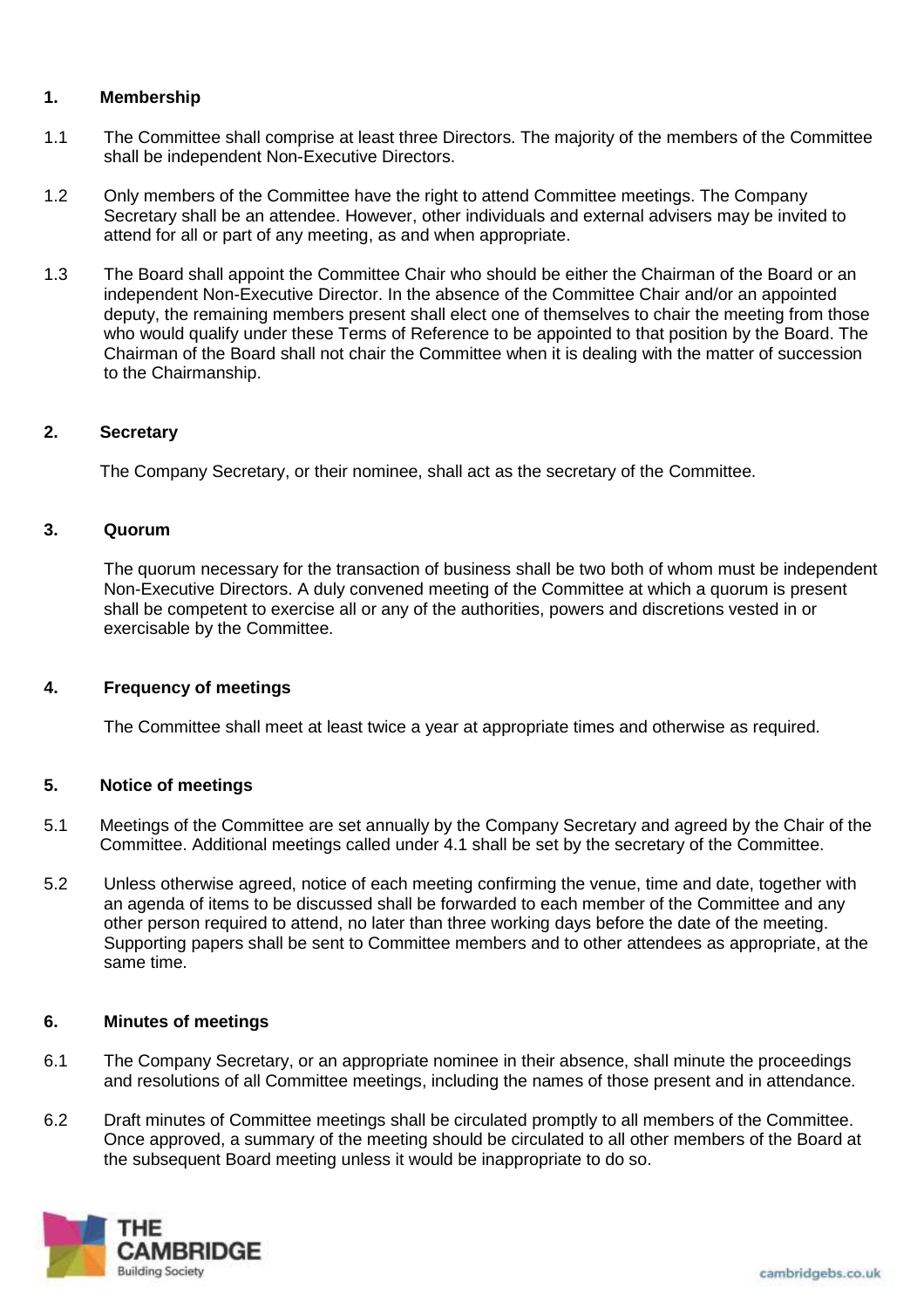## **7. Annual General Meeting**

The Committee Chair should attend the Annual General Meeting (AGM) to answer any shareholder questions on the Committee's activities.

## **8. Objectives and duties**

- 8.1 In line with the requirements of the Prudential Regulation Authority which expects that building societies will have regard to the UK Corporate Governance Code, the Committee shall:
	- 8.1.1 undertake annual evaluation of the Board which should consider its composition, diversity and how effectively members work together to achieve objectives, including the skills, knowledge and experience required of the Board and make recommendations to the Board with regard to any changes. Consideration should be given to the length of service of the board as a whole and membership regularly refreshed;
	- 8.1.2 give full consideration to succession planning for Executive Directors, taking into account the challenges and opportunities facing the Society;
	- 8.1.3 be responsible for identifying and nominating for the approval of the Board, candidates to fill Board vacancies as and when they arise;
	- 8.1.4 before appointment is made by the Board, evaluate the balance of skills, knowledge and experience on the Board, and, in the light of this evaluation prepare a description of the role and capabilities required for a particular appointment. In identifying suitable candidates, the Committee shall:
		- 8.1.4.1 use open advertising or the services of external advisers to facilitate the search;
		- 8.1.4.2 consider candidates from a wide range of backgrounds;
		- 8.1.4.3 consider candidates on merit and against objective criteria and, within this context, should promote diversity of gender, social and ethnic backgrounds, cognitive and personal strengths, taking care that appointees have enough time available to devote to the position.
	- 8.1.5 keep under review the leadership needs of the Society, both Executive and Non-Executive, with a view to ensuring the continued ability of the Society to compete effectively in the market place;
	- 8.1.6 review annually the time required from Non-Executive Directors. (Performance evaluation will assist in assessing whether the Non-Executive Directors are spending enough time to fulfil their duties - see 9.1); and
	- 8.1.7 review the results of the Board performance evaluation process that relate to the composition of the Board;
	- 8.1.8 ensure that on appointment to the Board, Non-Executive Directors receive a formal letter of appointment setting out clearly what is expected of them in terms of time commitment, committee service and involvement outside Board meetings;
	- 8.1.9 keep up to date and fully informed about strategic issues and commercial changes affecting the company and the market in which it operates.
- 8.2. The Committee shall also make recommendations to the Board concerning:

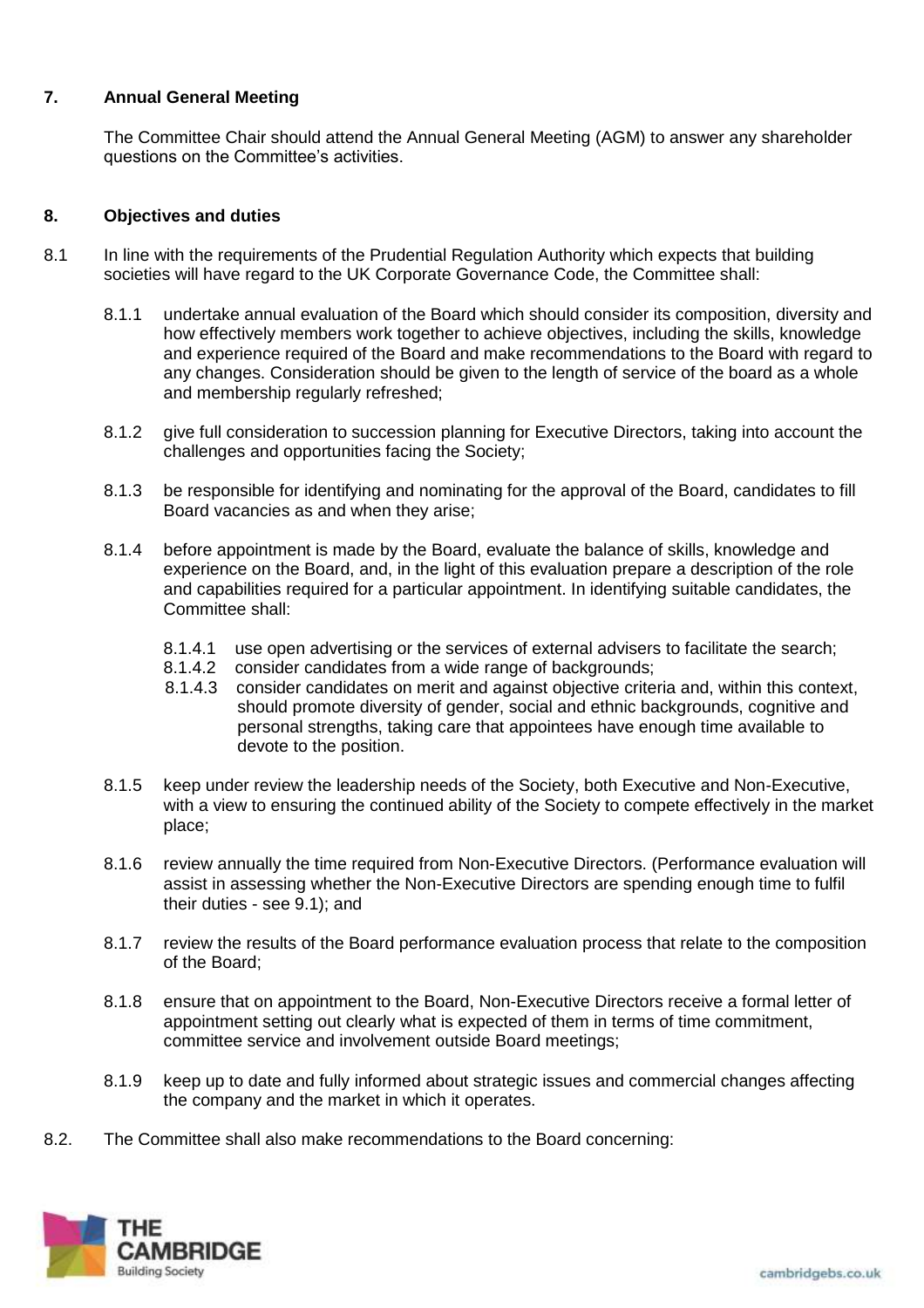- 8.2.1 formulating plans for succession for both Executive and Non-Executive Directors and in particular for the key role of the Board Chair;
- 8.2.2 membership of the Audit; Risk; and Remuneration and Organisational Design Committees, in consultation with the chairs of those Committees;
- 8.2.3 suitable candidates for the role of Senior Independent Director (SID);
- 8.2.4 the re-appointment of any Non-Executive Director at the conclusion of their specified term of office having given due regard to their performance and ability to continue to contribute to the Board in the light of the knowledge, skills and experience required;
- 8.2.5 the re-election by members of any Director under the 'retirement by rotation' provisions in the Society's rules having due regard to their performance and ability to continue to contribute to the Board in the light of the knowledge, skills and experience required;
- 8.2.6 any matters relating to the continuation in office of any Director at any time including the suspension or termination of service of any Executive Director as an employee of the Society subject to the provisions of the law and their service contract;
- 8.2.7 the appointment of any Director or Executive or other office other than to the positions of Board Chair and Chief Executive, the recommendation for which would be considered at a meeting of the full Board;
- 8.2.8 determine and agree the strategic policy for the remuneration of the Society's Board Chair and Non-Executive Directors:
	- 8.2.8.1 the remuneration of the Non-Executive Directors shall be a matter for the Board Chair and the Executive Member of the Committee.
	- 8.2.8.2 the remuneration of the Board Chairman shall be a matter for the Vice-Chair and the Executive Member of the Committee.
- 8.2.9 determine the policy for authorising claims for expenses from the Directors.

#### **9. Reporting responsibilities**

- 9.1 The Committee Chair shall report formally to the Board on its proceedings after each meeting on all matters relating to its duties and responsibilities.
- 9.2 The Committee shall make whatever recommendations to the Board it deems appropriate on any area within its remit where action or improvement is needed.
- 9.3 The Committee shall make a statement in the annual report about its activities, the process used to make appointments and explain if external advice or open advertising has not been used.

#### **10. Other matters**

The Committee shall:

10.1 at least once a year, review its own performance, constitution and Terms of Reference to ensure it is operating at maximum effectiveness and recommend any changes it considers necessary to the Board for approval.

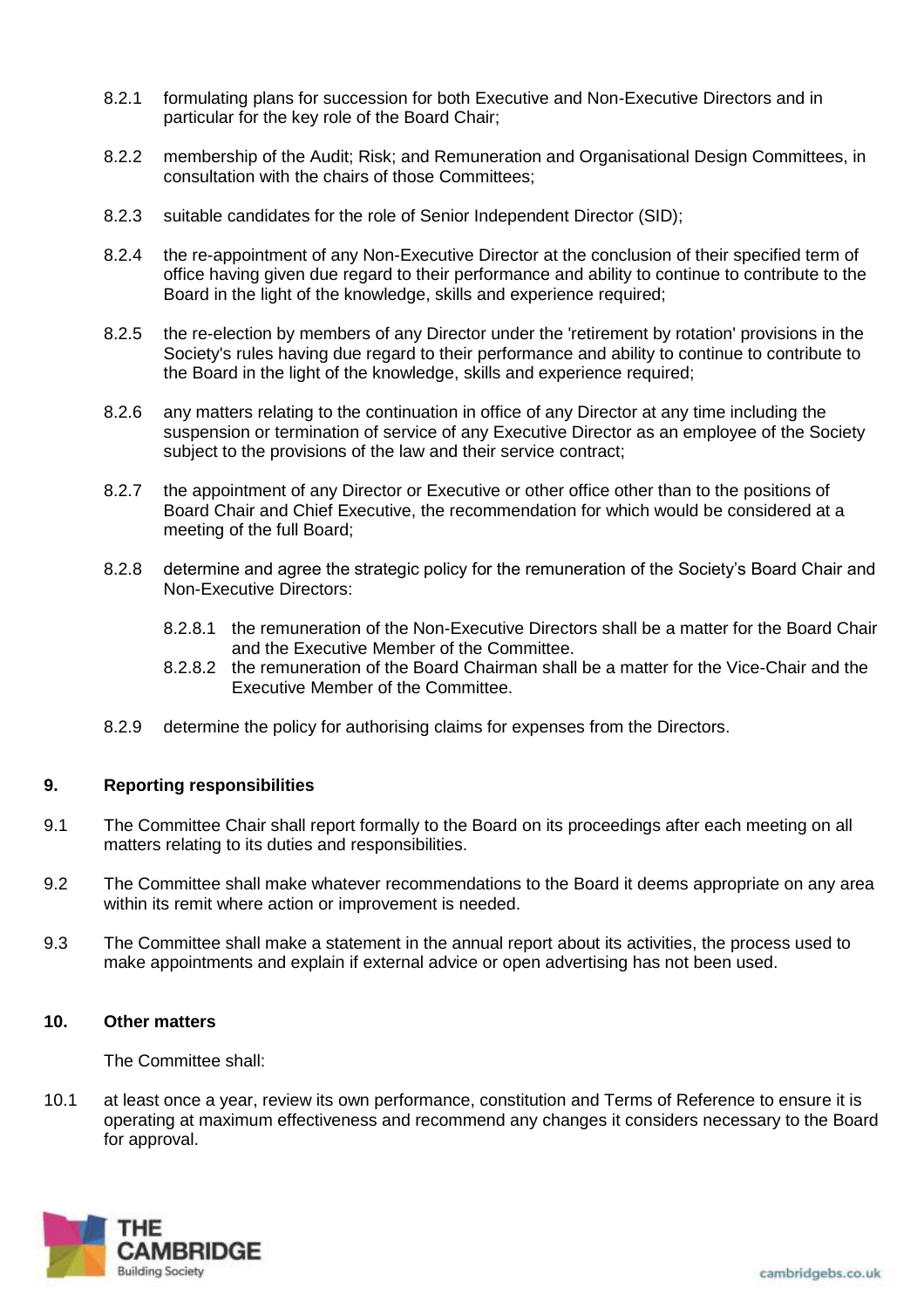- 10.2 have access to sufficient resources in order to carry out its duties, including access to the Company Secretary for assistance as required.
- 10.3 be provided with appropriate and timely training, both in the form of an induction programme for new members and on an ongoing basis for all members.
- 10.4 give due consideration to laws and regulations, the provisions of the Corporate Governance Code and the requirements of any other applicable Rules, as appropriate.

# **11. Authority**

- 11.1 The Committee is authorised to seek any information it requires from any staff member of the Society in order to perform its duties.
- 11.2 The Committee is authorised by the Board to obtain, at the company's expense, outside legal or other professional advice on any matters within its Terms of Reference.